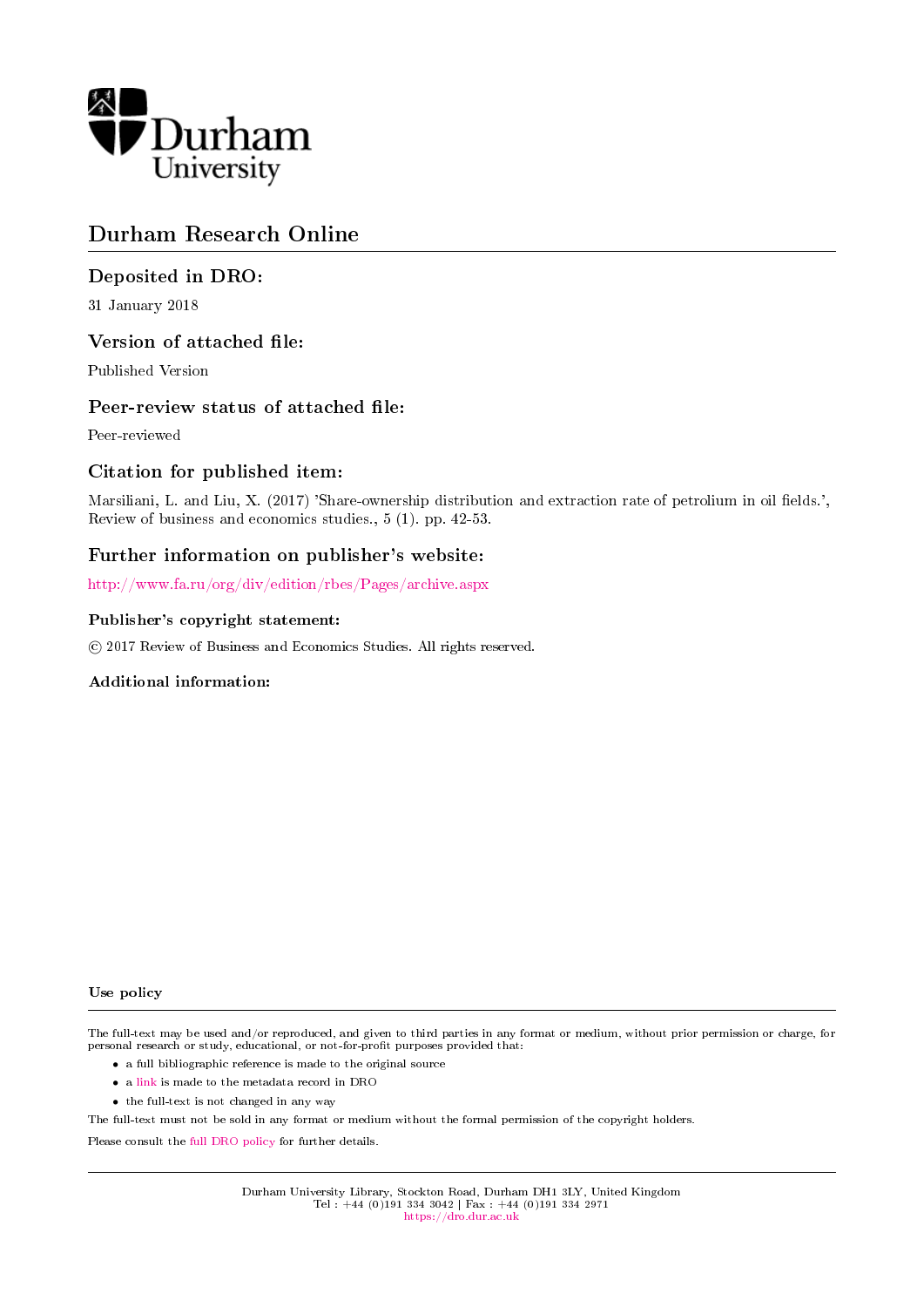# **Share-Ownership Distribution and Extraction Rate of Petroleum in Oil Fields**

# *Laura Marsiliani*

*Department of Economics, Durham University Business School Mill Hill Lane, Durham DH13LB, United Kingdom laura.marsiliani@durham.ac.uk*

# *Xiaoyan Liu*

*Department of Economics, Durham University Business School Mill Hill Lane, Durham DH13LB, United Kingdom laura.marsiliani@durham.ac.uk*

**Abstract.** We investigate the role of ownership distribution in determining the extraction rates of oil fields. We formulate an empirical equation where the percentage stake of the largest licensee and the percentage share held by the largest shareholder in the dominant company enter as dependent variables. Our sample consists of 44 oil fields in UK Continental Shelf over the period 1997–2001. We employ both fixed-effects and random-effects panel data models. The main results show that the share ownership of the largest licensee and the largest shareholder of its multinational company both have a positive and significant effect on the extraction rate. Moreover, we confirm the role of typical control variables: pay thickness has negative impact on the extraction rate, while remaining reserves are positively correlated with extraction rate. The sensitivity analysis shows that our results are robust to alterative sample selections and model specifications.

**Keywords**: Non-renewable natural resources; share-holder distribution; oil field.

# **Структура акционерного капитала и степень эксплуатации нефтяных месторождений**

### *Лаура Марсилиани*

*департамент экономики, Школа бизнеса Даремского университета Mill Hill Lane, Durham DH13LB, Великобритания laura.marsiliani@durham.ac.uk*

### *Ксиаоян Лю*

*департамент экономики, Школа бизнеса Даремского университета Mill Hill Lane, Durham DH13LB, Великобритания laura.marsiliani@durham.ac.uk*

**Аннотация**. В работе исследуется роль структуры собственности в определении степени эксплуатации нефтяных месторождений. С этой целью сформулировано эмпирическое уравнение, где процентная доля акций крупнейшего лицензиата и процентная доля крупнейшего акционера в доминирующей компании были введены в качестве зависимых переменных. Наша выборка состоит из 44 месторождений нефти на британском континентальном шельфе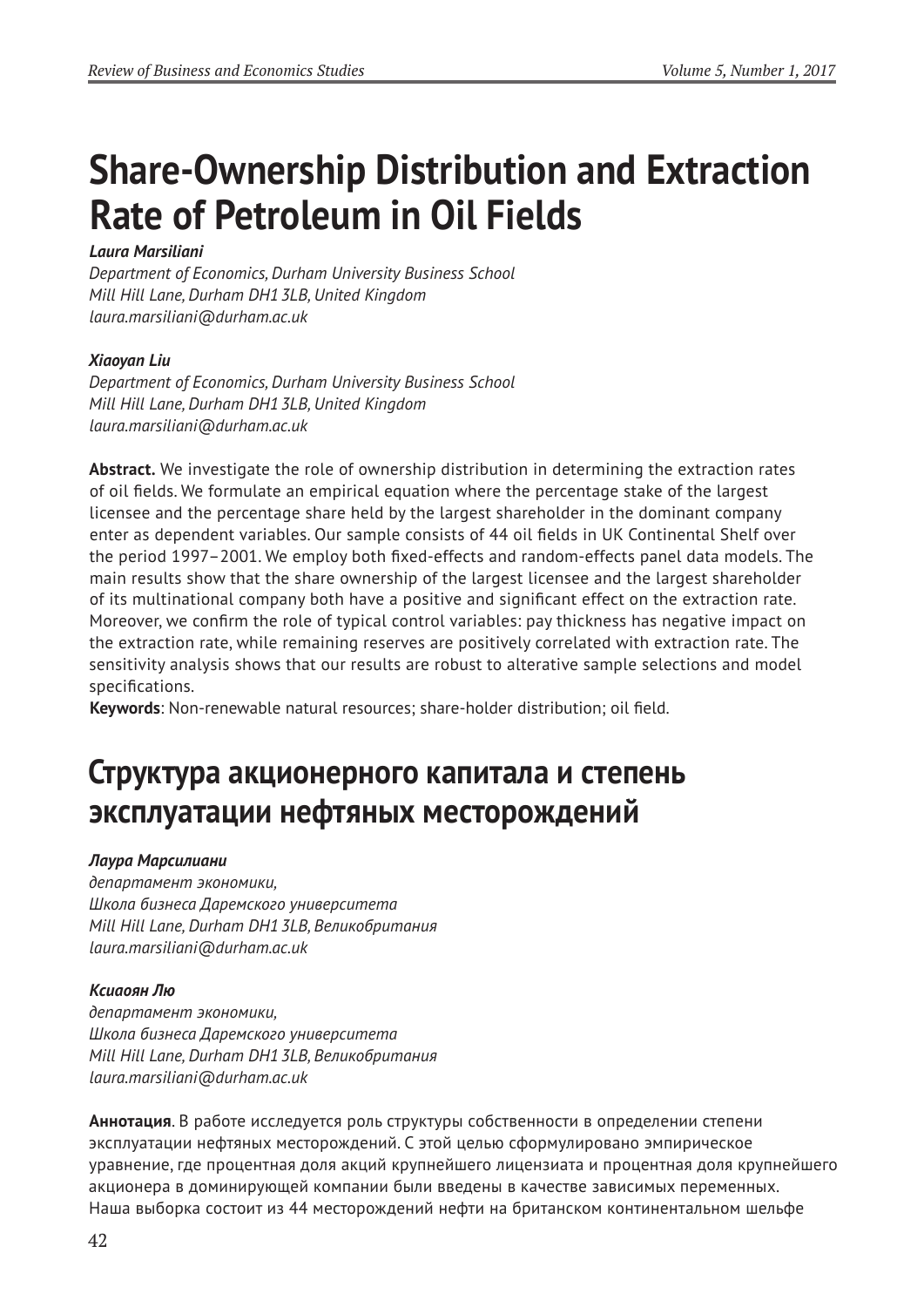за период 1997–2001 гг. Использовано две модели — с фиксированными и случайными эффектами. Основные результаты показывают, что процентная доля акций крупнейшего лицензиата и процентная доля крупнейшего акционера в его многонациональной компании имеют положительное и существенное влияние на степень эксплуатации месторождения. Кроме того, подтвердилась роль типовых контрольных переменных: эффективная мощность пласта оказывает негативное влияние на степень экстракции, в то время как оставшиеся запасы положительно коррелируют со степенью экстракции. Анализ чувствительности показывает, что наши результаты являются устойчивыми в случае применения другой выборки и альтернативной спецификации модели.

**Ключевые слова:** невозобновляемые природные ресурсы; структура акционерного капитала; нефтяные месторождения.

### **1. Introduction**

The problem of making production decisions in an exchange economy was first addressed by the Arrow-Debreu (1954) model, which assumed complete markets and the existence as well as the optimality of equilibrium. In complete markets, the firm maximizes profits when the price is normalized and there is unanimity among shareholders. However, in incomplete markets, in addition to the price normalization problem, shareholders often disagree on the effect of changes in the firm's production plans. Therefore, profit-maximization is no longer a well-defined objective for the firm, and shareholders' disagreement may occur in equilibrium as individuals differ in their share ownership.

In terms of non-renewable resources, when the resource firm realizes it can affect its price by changing the extraction rate, shareholders will disagree on the extraction rate. The reason is that an individual with a share ownership different from the average wishes to manipulate inputs relative prices. Thus, the link between shareholders' interests and extraction decisions for non-renewable resources is of central importance in the literature on natural resources and has not been explored before.

Shareholder voting reconciles shareholders' disagreement through the mechanism of majority voting, and thereby the preferences of the shareholders become consistent with the objective of the firm (DeMarzo, 1993; Renström and Yalçin, 2003). Therefore, the distribution of share ownership plays an important role, when decisions are taken through shareholder voting. The reason is that when a firm has market power it can alter prices through the redistribution among shareholders according to the shareholders' endowments. Shareholders with different endowments would support different production plans. The distribution of endowments would affect the identity of the median voter of the firm and thereby affect the firm's behaviour.

Renström and Yalçin (2003) have carried out one of the few studies analyzing the effect of share ownership distribution on production decisions, demonstrating that depending on the underlying distribution, rational voting may imply overproduction as well as underproduction, relative to the efficient level. Any initial distribution of shares is equilibrium, if individuals do not recognize their influence on voting when trading shares. However, when they do, and there are no short-selling constraints, the only equilibrium is the efficient one. When short-selling constraints are introduced, it is more likely to result in underproduction in the monopoly firm.

In the realm of natural resources economics, no previous study examines the effect of share ownership distribution on extraction of natural resources. The only example is Liu, Marsiliani and Renström (2016) that formulate a simple openeconomy non-renewable resource extraction model in which individuals differ in the share ownership of a resource firm. The extraction decision is assumed to be taken by a decisive individual (the median voter in voting distribution). Given that the distribution of the voting rights is naturally left-skewed, the median-voter share increases as the share ownership of the largest shareholder increases, keeping the same distribution. They take the share of the largest shareholder as a proxy for the share of the median shareholder in the voting distribution. They show both theoretically and empirically that if the substitution elasticity between the natural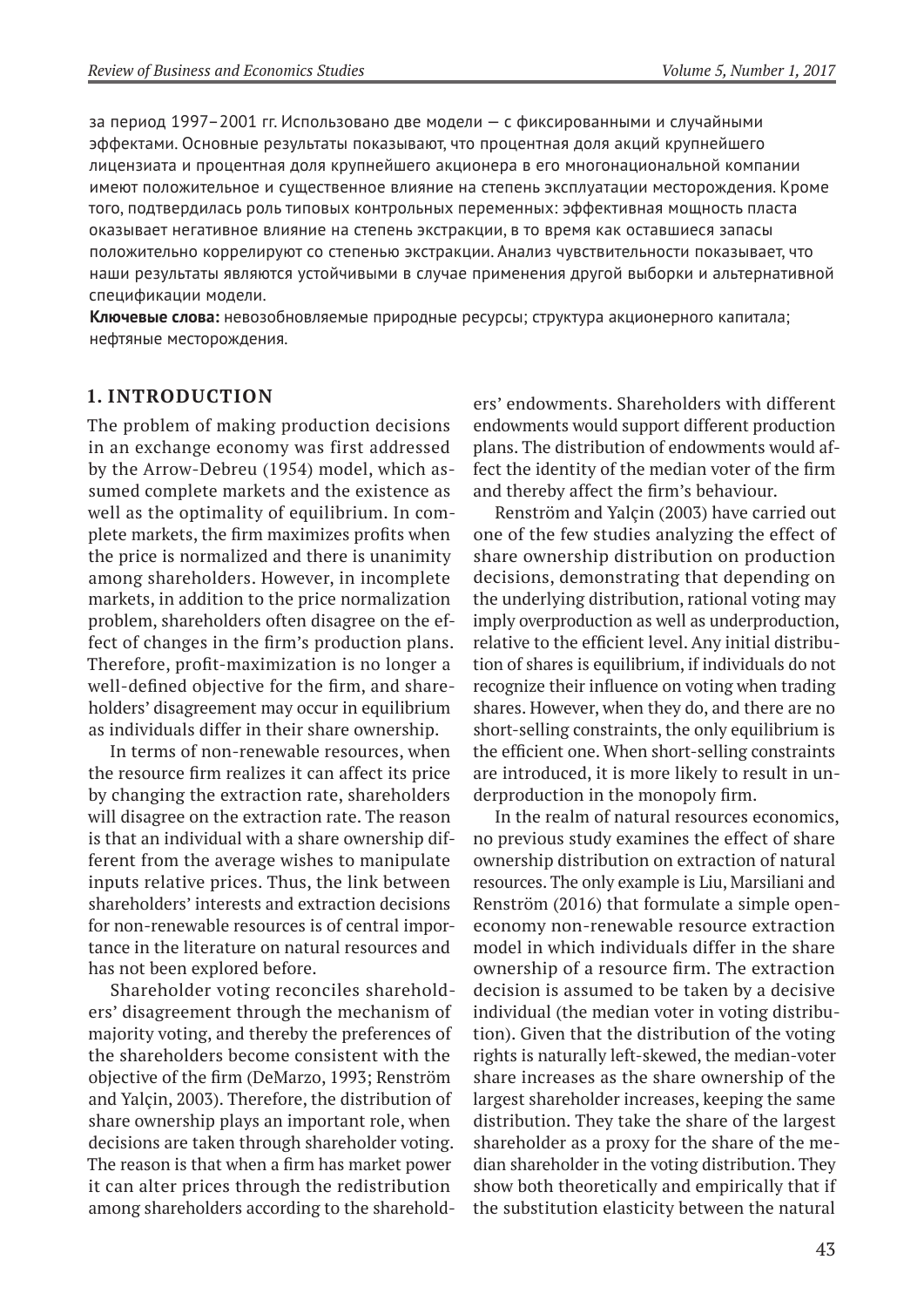resource and labour is low, then the extraction rate is smaller if the largest shareholder holds a larger share.

Nevertheless, Liu, Marsiliani and Renström (2016) focus on firms' resource extraction when each field is owned by a distinct single firm, ignoring multiple ownership or multiple licensees of the resource.

Within the empirical literature, most of the existing econometric models of natural resource extraction are also concerned with aggregate extraction (e.g. Mabro et al., 1986; Pesaran, 1990; Favero, 1992), which may undermine the efficiency of the parameter estimates (Pesaran, 1990).

The few attempts at disaggregating production focus on oil fields and mainly analyse extraction cost functions. To our knowledge, Livernois and Uhler (1987) and Livernois (1987) have been the first to model costs of oil fields and Livernois (1987) the first to identify explicitly the role of geological characteristics as a determinant of costs of extractions for oil fields. Livernois and Uhler (1987) use a cross-sectional random sample of 166 oil pools in Alberta and find that extraction rate and number of oil wells have a positive effect on extraction cost. Remaining reserves is correlated with extraction cost negatively. Moreover, using a sample of 80 oil reservoirs in the province of Alberta in 1973, Livernois (1987) analyses how geological characteristics affect extraction cost in oil pools. Marginal costs including the marginal user cost of reservoir pressure are independent of the rate of oil extraction. The geographical factors of production are found to have a significant impact on marginal costs. Livernois (1987) finds that differences in the natural factors of production result in significantly different production possibilities among deposits under simultaneous exploitation.

Finally, when analyzing oil fields, one also needs to capture unobservable specific characteristics which potentially influence the extraction rate of each oil field. To our knowledge Kellogg (2011) is the only attempt in the literature on oil fields. Within a learning-by-doing approach, he specifies these unobservable characteristics as the 'relationship-specific learning' through accumulative working experience of the producer and the driller. When the latter accumulate experience working together, relationship-specific intellectual capital is created that cannot be ap-

propriated to pairings with other firms. Using a dataset from the U.S. onshore oil and gas drilling industry with a sample of 1354 fields and 704 producers and 1339 rigs over 1991–2005, Kellogg (2011) demonstrates that productivity of an oil production company and its drilling contractor increases in their joint experience. He shows that a drilling rig that accumulates experience with one producer improves its productivity more than twice as quickly as a rig that frequently changes contracting partners. As a consequence, producers and rigs have a strong incentive to maintain their relationships, and the data demonstrate that producers are more likely to work with rigs with which they have substantial prior experience than those with which they have worked relatively little.

This paper studies empirically the effect of the size of the share held by the largest shareholder on the extraction rate in oil fields in the UK Continental Shelf. It combines relevant factors from the work of Livernois and Uhler (1987), Livernois (1987), Liu. Marsiliani, and Renström (2016) and Kellogg (2011). As in Liu, Marsiliani, Renström (2016) we assess the impact of share-ownership distribution captured by the largest shareholder's share, and the largest licensee's share of the oil field, on extraction rate

Following Livernois we control for the effects of typical factors influencing non-renewable resources extraction rate, i.e. remaining reserves and geological characteristics such as pay thickness. Furthermore, as in Kellogg (2011), the heterogeneity across oil fields is captured by incorporating variables which account for both the geological features of each field and individual operator characteristics (i.e. the relationshipspecific learning through accumulative working experience of the producer and the driller) in panel data models.

The contribution of this paper is twofold. First in focusing on oil field we solve the parameter inefficiency problem first underlined by Pesaran (1990) in connection to aggregate production estimations. Furthermore, we provide insight into the production decision making process of oil fields when, in addition to typical influencing factors, share ownership is also taken onto consideration. This has not been studied before. Using annual observations from 44 oil fields in the U.K. Continental Shelf for period 1997–2001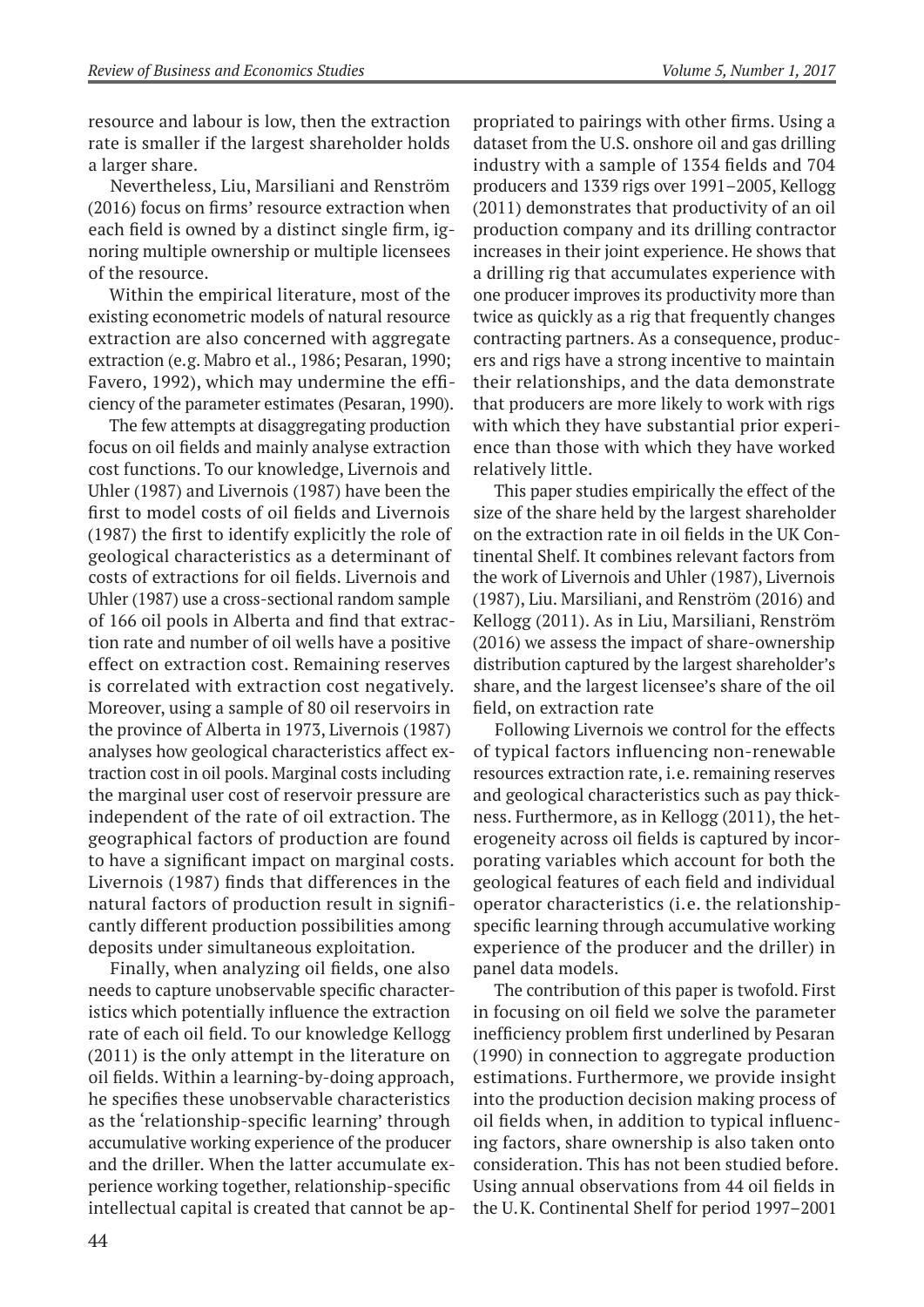we find strong evidence that share ownership has significant and positive effect on the extraction rate of oil fields. The results suggest that the more share ownership the largest licensee (or the largest shareholder) holds, the higher is the extraction rate of the oil field.

The rest of the paper is organized as follows. Section 2 presents the empirical model and describes data and summary statistics. Section 3 includes the estimation and related diagnostics tests. Section 4 presents the empirical results and discussions. Sensitivity analysis is given in section 5 and section 6 concludes.

## **2. Empirical Model, Data and Descriptive Statistics**

Following the argument underlined by the relevant existing literature (namely Liu, Marsiliani and Renström, 2016; Livernois and Uhler, 1987, Livernois,1987 and Kellogg, 2011) the following equation is used to estimate the effect of share ownership distribution on extraction rate of oil fields:

$$
ER_{ii} = \beta_0 + \beta_1 SH_{ii} + \beta_2 MSH_{ii} ++ \beta_3 RR_{ii} + \beta_4 \lg Z_{ii} + e_{ii}
$$
 (1)

$$
e_{it} = u_i + v_{it}, i = 1,..., N, t = 1,..., T
$$

where  $ER_{it}$  is the extraction rate of oil field *i* in year*t*.  $β<sub>0</sub>$  is the intercept. *SH<sub>it</sub>* is the percentage of shareholdings owned by the largest shareholder in the field.  $MSH_{it}$  is the percentage of shareholdings owned by the largest shareholder of the responsive multinational company for variable  $SH_{it}$ .  $RR_{it}$  is the ratio of remaining reserves over total initial oil in place.  $\lg Z_i$  indicates the logarithm of pay thickness for oil reservoir as measurement of field size and therefore geological characteristics as in Livernois (1987),  $e_{it}$  is the error term for firm *i* at time *t* and consist of the unobservable time-invariant field-specific effect  $u_i$  and an ordinary white noise term  $v_i$ . As suggested by Kellogg  $(2011)$ , the specific factor  $u_i$  is considered as the relationship-specific learning through accumulative working experience of the producer and the driller as firm characteristics influencing the oil extraction rate for each oil field.

To examine the effect of share ownership distribution on the extraction rate of UK Continen-

tal Shelf oil fields, we gather data from various databases. Table 1 below reports the included variables and data sources.

From the historical statistics and Brown books provided by Department of Energy and Climate Change (DECC) of the UK government, we obtain the annual production and reserves for 121 offshore oil and gas fields over the period 1997–2001. On the one hand, year 2001 is the last year which is easily accessible; on the other hand, the oil price is calm and low before year 2003.We restrict our focus to oil fields. Hence those fields producing gas are removed from our sample. Moreover, data on share ownership the largest licensee holds is collected from Brown books.

From the Thomson One Banker database, we also draw data on share ownership owned by the largest shareholder of the multinational company to which the largest licensee belongs. Accounting for geological factors, the reserves of initial oil in place and thickness of the oil field are mainly collected from United Kingdom Oil and Gas fields Commemorative and Millennium: volume No.20 (Gluyas and Hichens, 2003) and supplemented by United Kingdom Oil and Gas fields: 25 years commemorative volume (Abbotts, 1991).

For each field and variable, we go as far back as the data permit. We then dropped the oil fields that do not have complete records on three key variables used in our regressions, namely the extraction rate, share ownership of largest licensee and share ownership of the largest shareholders of the multinational companies. This left us with a sample of 216 annual observations on 44 oil fields for 1997–2001. The sample has an unbalanced structure, with the number of years of observations on each firm varying between 3 and 5.

The dependent variable in our estimation is the annual extraction rate of oil fields, denoted as ER. It is measured by dividing annual production over recoverable reserves for each oil field. The recoverable reserve is defined as the oil that can be recovered from the oil reservoir, which is calculated by multiplying the amount of oil initially in place by the recovery factor.

During a licensing round companies generally working together in consortia invest for the field on offer. According to the Department of Energy and Climate Change in the U.K., one of the consortium companies (generally the company with the largest interest in a field) takes responsibil-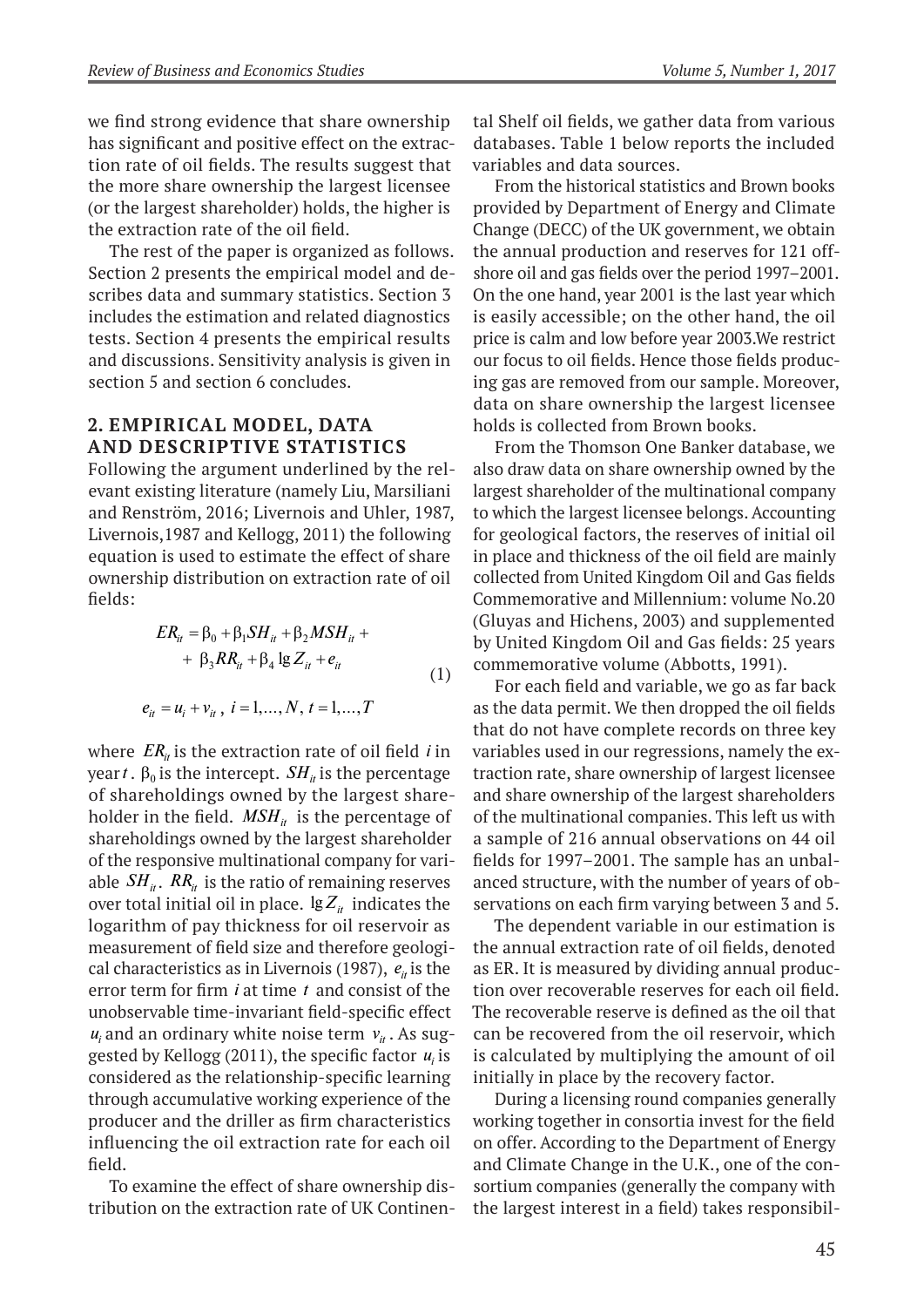| Variable name                                                      | <b>Definition</b>                                                                                                                                    |  |  |
|--------------------------------------------------------------------|------------------------------------------------------------------------------------------------------------------------------------------------------|--|--|
| Extraction Rate (ER)                                               | the ratio of annual oil production over recoverable reserves of oil field                                                                            |  |  |
| share ownership distribution of<br>licensees $(SH)$                | the percentage of share ownership the largest licensee holds                                                                                         |  |  |
| share ownership distribution of the<br>multinational company (MSH) | the percentage of share ownership controlled by the largest shareholder of<br>the multinational company in which the largest licensee is belonged to |  |  |
| Remaining Reserves                                                 | the ratio(initial deposit - cumulative production)/initial deposit                                                                                   |  |  |
| Thickness of oil fields                                            | net pay thickness in feet                                                                                                                            |  |  |
|                                                                    | <b>Sources</b>                                                                                                                                       |  |  |
| ER, SH                                                             | DECC historical statistics and Brown book                                                                                                            |  |  |
|                                                                    | https://www.og.decc.gov.uk/pprs/pprsindex.htm                                                                                                        |  |  |
|                                                                    | https://www.og.decc.gov.uk/information/index.htm                                                                                                     |  |  |
| <b>MSH</b>                                                         | <b>Thomson ONE Banker</b>                                                                                                                            |  |  |
| RR, Z                                                              | United Kingdom Oil and Gas fields Commemorative and Millennium and                                                                                   |  |  |
|                                                                    | 25 years commemorative volume edited by Gluyas and Hichens (2003)                                                                                    |  |  |
|                                                                    | and United Kingdom Oil and Gas fields: 25 years commemorative volume                                                                                 |  |  |
|                                                                    | edited by Abbotts (1991).                                                                                                                            |  |  |

*Table 1.* **Definitions and sources of the variables**

ity for operating the field under the control of a joint operating committee of all the licensees. To examine the impact of share ownership (SH) to extraction, we use the share ownership that the largest licensee holds. Meanwhile, we also consider the role of the multinational company to which the largest licensee belongs (MSH). For instance, for one oil field named Andrew, its largest licensee is BP Exploration Operating Company Limited. In addition, to explore the effect of the largest licensee on extraction, we would identify if its parent firm, BP plc, affects the extraction decision of the oil field. The relating multinational companies list for each oil field is available from the authors on request.

The variable of remaining reserves is treated as a controllable factor of production and denoted by RR. Following Livernois and Uhler (1987), it is calculated as  $RR_{it} = (S_i - Y_{it}) / S_i$ , where  $S_i$  is the initial reserves in place and  $Y_t$  is cumulative extraction before year *t* . It accounts for the factors of initial deposit and age of the oil field. Pickering (2008) uses panel data and finds a positive and highly significant relationship between extraction rates and remaining reserves wherein differences in costs and pricing behaviour are all contained within the intercept term. Therefore, we expect that the fraction of remaining reserves is positively correlated with extraction rate.

Moreover, the differences in exogenous physical characteristics would determine the extraction rate for oil fields. According to Livernois (1987), the production is increasing in the thickness of the pay zone of the reservoir into which the well is drilled. This physical factor is measured with net pay thickness in feet, Z, which is defined as the thickness of rock that can deliver hydrocarbons to the well bore at a profitable rate. It is computed by oil column multiplied by net/ gross thickness ratio. The effect of pay thickness on extraction rate is expected to be positive in our estimations.

The statistics summary of our sample is presented in Table 2. Data are available from the authors on request. Our sample consists of 44 oil fields over 1997–2001. We have a total of 305 observations for the dependent variable, i.e. annual extraction rate for North Sea oil fields.

The average rate of extraction is 6%, and the range goes from 0 to 56%. The largest licensee holds 58% of share ownership on average. There are five oil fields owned by the licensee with 100% of shareholdings, namely Andrew, Cyrus, Highlander, Miller and Tartan.

The lowest maximum for shareholdings is 20%. The share ownership distribution is apparently concentrated, while the relating multinational company's share ownership distribution is dis-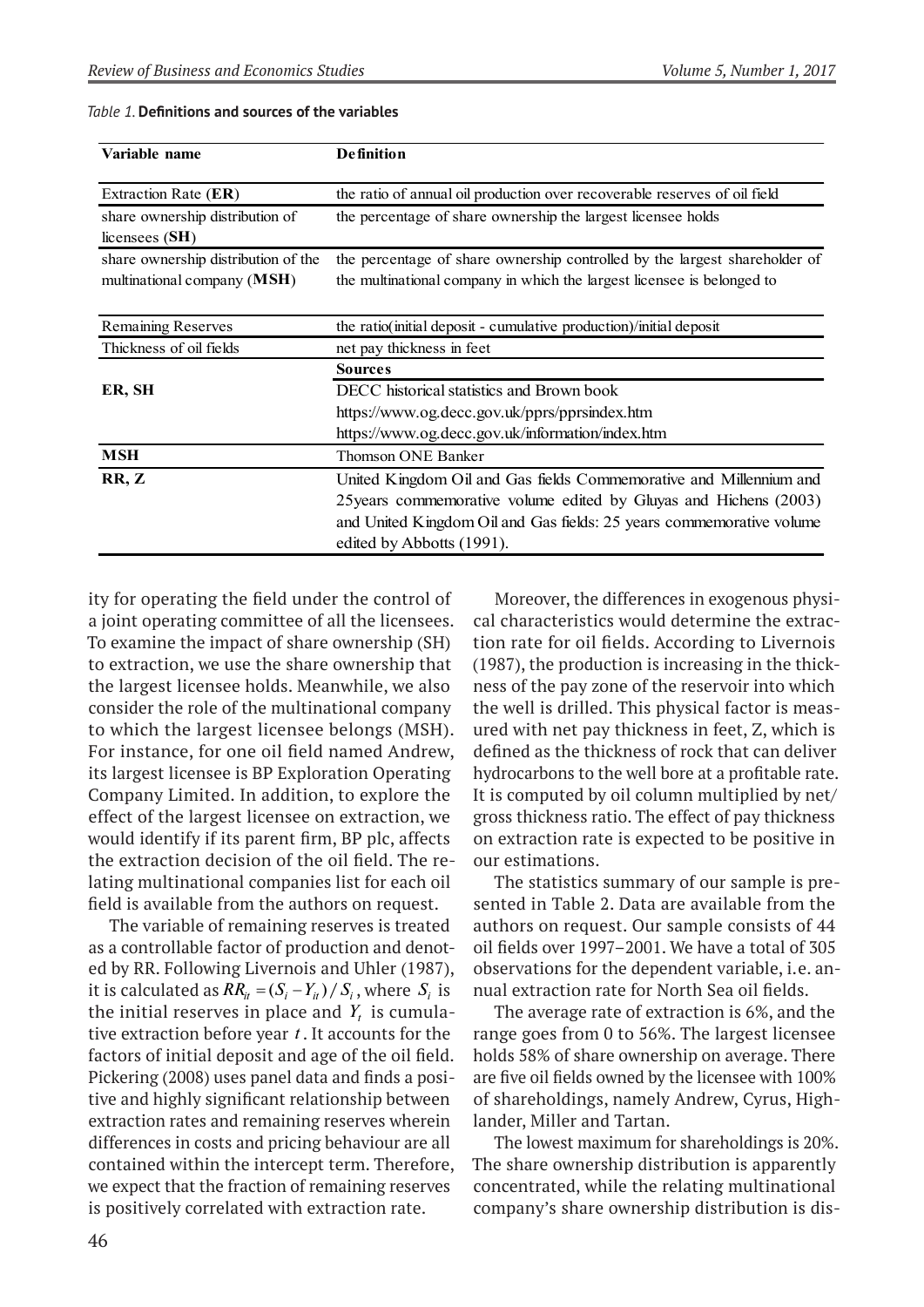| Variable<br>Mean           |                                  | <b>SD</b>    | Minimum      | Maximum     | Median    |  |
|----------------------------|----------------------------------|--------------|--------------|-------------|-----------|--|
| ER                         | 0.061704                         | 0.066767     | $\Omega$     | 0.556317    | 0.034822  |  |
| <b>SH</b>                  | 0.575081                         | 0.224240     | 0.2          | 1           | 0.5       |  |
| <b>MSH</b>                 | 0.078709                         | 0.071028     | 0.0014       |             | 0.0527    |  |
| <b>RR</b>                  | 0.290815<br>0.697046<br>0.185114 |              |              | 1           | 0.697502  |  |
| Ζ                          | 537.7958                         | 475.6533     | 75.9         | 2135.182    | 337.5     |  |
| <b>Correlation Matrix:</b> |                                  |              |              |             |           |  |
|                            |                                  | Variable     |              |             |           |  |
| Variable                   |                                  | ER           | <b>SH</b>    |             | <b>RR</b> |  |
| <b>SH</b>                  |                                  | 0.0785       |              |             |           |  |
| <b>MSH</b>                 | $0.1261**$                       |              | $-0.1865**$  |             |           |  |
| <b>RR</b>                  |                                  | $0.3171***$  | 0.0162       | $-0.1337**$ |           |  |
| Z                          |                                  | $-0.3413***$ | $-0.2528***$ | 0.0107      | $-0.0632$ |  |

### *Table 2.* **Descriptive Statistics**

\*p<0.1, \*\*p<0.05, \*\*\*p<0.01; Significance levels are based on two-tailed tests.

persed with the average share ownership 7% as well as a range from 0.0014 to 0.26. The statistics show that 70% of initial reserves are remaining in oil fields on average. The minimum level of remaining reserve is 29% and the maximum proportion of remaining reserve is 100%. Net pay thickness as the geological factor which impacts the oil reserve and production has skewed data. The average thickness of rock is 537 feet and the sample value ranges from 75 feet to 2135 feet. Thereby it is transformed into a logarithm with base 10 to achieve the data normality.

Moreover, Table 2 also shows the paired correlation for variables estimated in our regressions. The multinational company is correlated with extraction rate of oil field positively and significantly. The physical characteristics factors, remaining reserves and net pay thickness, are related to oil extraction strongly significantly  $(p<0.01)$ .

# **3. Estimation**

Estimation is performed using panel data techniques. On the one hand, it can address the panel structure of the collected data on extraction rate of oil fields. On the other hand, the panel data models can capture both the heterogeneity across oil fields and the heterogeneity across time periods.

Our econometric analysis utilizes two specific standard panel data models: fixed-effects model and random-effects model (Hsiao, 1986). Each specific model stems from a more general model that captures differences across the various producers by incorporating an individual term for each oil field. If it is uncorrelated with the other regressors in, then a random-effects model is appropriate. The one-way random-effects model captures differences across the various producers by including a random disturbance term that remains constant over time and captures the effects of unobservable factors specific to each oil field. The two-way random effects model captures differences over time periods by additionally including a random disturbance term that is generic to all producers but captures the effects of excluded factors specific to each time period.

If the oil field-specific term is correlated with the other regressors, then a fixed effects model is appropriate. It removes any variable that does not vary within the groups. The one-way fixed effects model captures differences across oil fields by estimating a constant term for each oil field. The two-way fixed effects model captures differences over time periods by additionally estimating an individual constant term for each time period. Table 3. below shows a summary of diagnostics tests for regressions.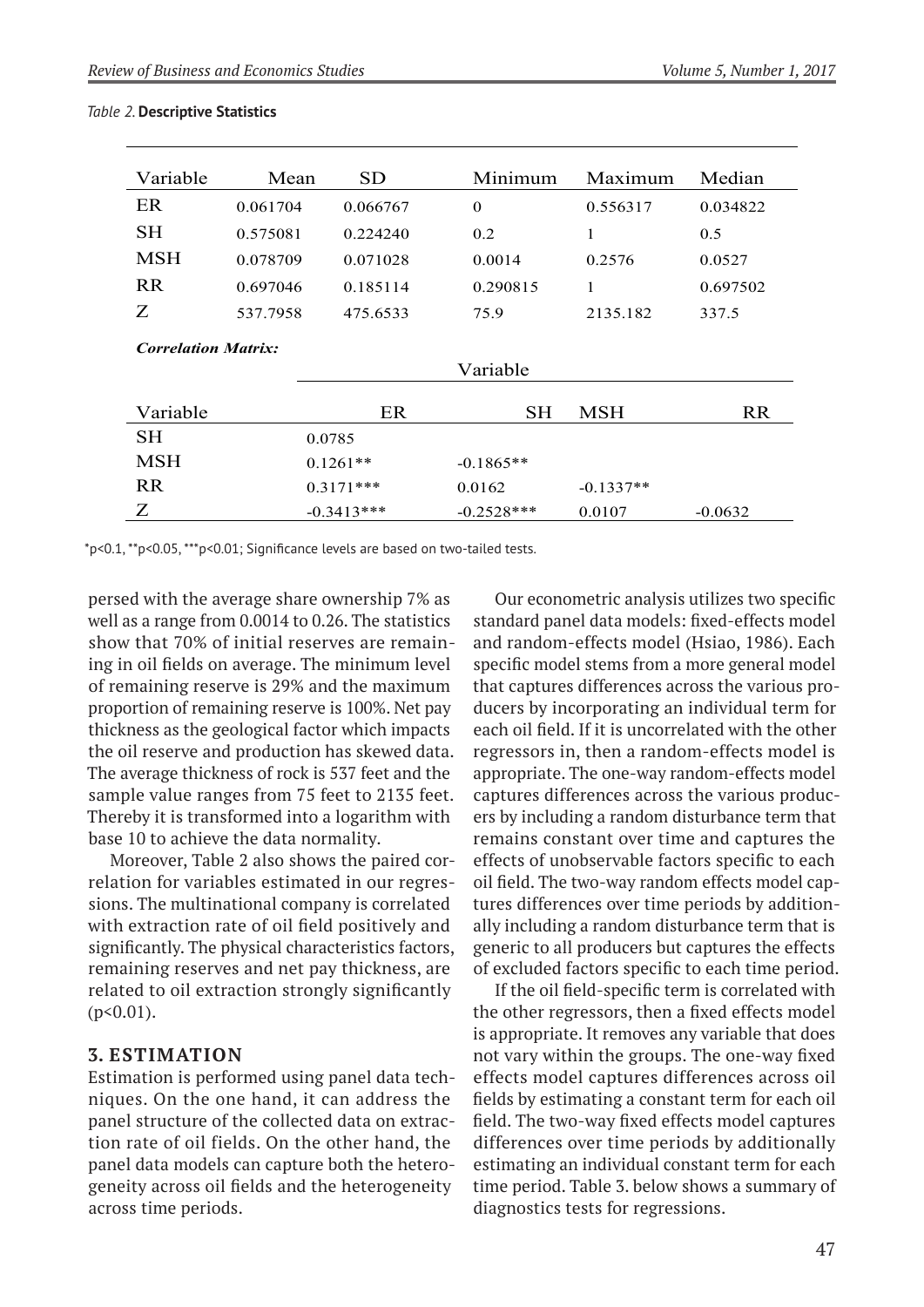*Table 3.* **Summary of diagnostics tests for regressions**

| chi <sub>2</sub> $(1)$ | 52.88(0.000)              |
|------------------------|---------------------------|
|                        |                           |
|                        | 11                        |
|                        | $F(3, 208)$ 4.04 (0.008)  |
|                        | $F(1, 43)$ 25.928 (0.000) |
|                        |                           |

Breusch-Pagan test statistics with 52.88 strongly rejects the null hypothesis that the variance of the residuals is constant. It suggests that the residual has a heteroskedasticity problem. Moreover, as the degree of multicollinearity increases, the regression model estimates of the coefficients become unstable and the standard errors for the coefficients can get wildly inflated. To test the multicollinearity, variance inflation factor is measured. Generally, if a variable whose VIF values are greater than 10, the variable could be considered as a linear combination of other independent variables. In our regression model, the VIF equals 1.1 suggesting there is no multicollinearity problem. In addition, the specification error is found as Ramsey reset test with statistics 4.04 at significance level below 1%, which indicates that the estimation has omitted variables. To end, we use Wooldridge test to check the autocorrelation in panel data. We reject the null hypothesis that there is no first-order autocorrelation in panel data.

In order to ensure valid statistical inference when some of the underlying regression model's assumptions are violated, we rely on panel models regressions apply the fixed-effects model and random-effects model (Hsiao, 1986). Each specific model stems from a more general model that captures differences across the various producers by incorporating an individual term for each oil field. Thereby, to some extent, the specification error problem is mitigated. Finally, considering the above problems such as panel-specific AR1 autocorrelation and panel-level heteroskedastic error term, we correct them by clustering at the panel level. It will produce consistent estimates of the standard errors.

# **4. Estimation Results and Discussions**

In this section, we report and interpret estimation results with alternative estimators shown in Table 4 below.

Due to the coefficients of time-specific factors showing insignificant in all estimations, only one-way fixed-effects estimator and one-way random-effects estimator are used. Model 1 shows that right-skewed share ownership distribution of licensees has a significant and positive effect on the oil extraction rate of oil fields. Moreover, the share ownership distribution of parent companies to which the largest licensee belongs also impacts the extraction rate positively at significance level of 1%. The greater the right-skewed share ownership distribution, the higher is the extraction rate for oil fields. Apart from the effect of share ownership distribution, oil extraction rate is determined by geological factors of individual fields proxied by remaining reserves and net pay thickness. The results show that the oil fields with more remaining reserves tend to extract more oil. Moreover, as we expected, higher extraction rate depends on smaller thickness of rock that can deliver hydrocarbons to the well bore.

Although the pooled OLS model generates solid results, it disregards the expected heterogeneity inherent in the panel data. To exploit the heterogeneity across individual oil fields, we turn to one-way panel data models. If appropriate, the one-way random effects model is preferred to the one-way fixed effects model as fixed effects model precludes estimation of one key time-invariant factor: net pay thickness of oil fields. Much of the subsequent analysis focuses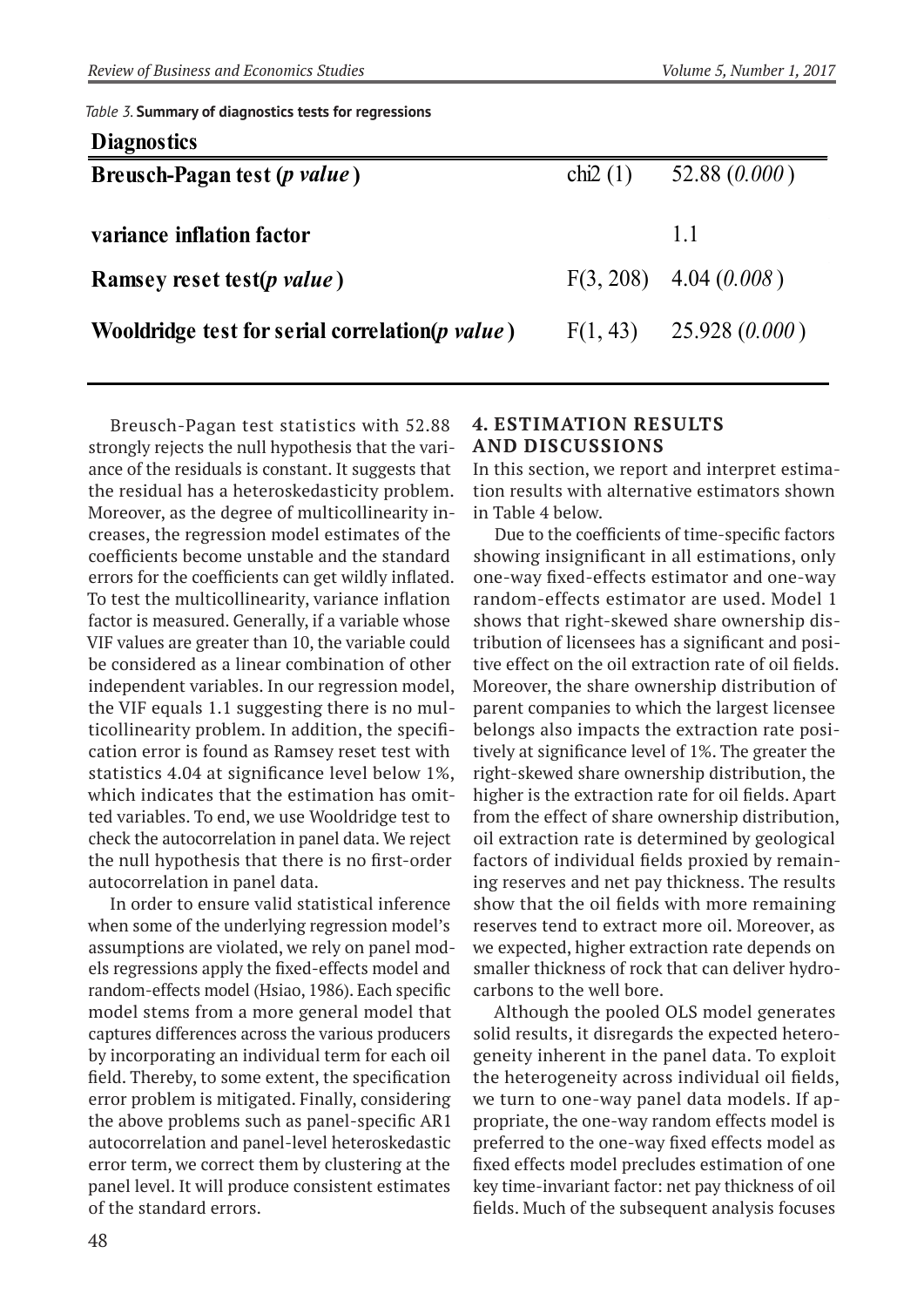| <b>Dependent</b><br><b>Variable</b><br>ER | <b>Pooled OLS</b><br>Model 1 | <b>Fixed Effects</b><br><b>Model 2</b> | <b>Random effects</b><br>Model 3 |
|-------------------------------------------|------------------------------|----------------------------------------|----------------------------------|
| SH                                        | $0.047***$                   | 0.008                                  | $0.046**$                        |
|                                           | (2.64)                       | (0.36)                                 | (2.00)                           |
| <b>MSH</b>                                | $0.288***$                   | $0.340**$                              | $0.308***$                       |
|                                           | (4.96)                       | (2.71)                                 | (3.90)                           |
| <b>RR</b>                                 | $0.135***$                   | 0.235                                  | $0.151***$                       |
|                                           | (6.76)                       | (1.43)                                 | (4.47)                           |
| LGZ                                       | $-0.068***$                  | N/A                                    | $-0.067***$                      |
|                                           | $(-5.53)$                    |                                        | $(-4.00)$                        |
| cons                                      | $0.102**$                    | $-0.123$                               | 0.088                            |
|                                           | (2.41)                       | $(-1.18)$                              | (1.49)                           |
| rho                                       |                              | 0.538                                  | 0.348                            |
| <b>R-squared : overall</b>                | 0.327                        | 0.173                                  | 0.102                            |
| within                                    |                              | 0.109                                  | 0.492                            |
| between                                   |                              | 0.2267                                 | 0.326                            |
| No. of observations                       | 216                          | 216                                    | 216                              |

| Table 4. Estimations of oil extraction rate: Fixed and Random effects models |  |
|------------------------------------------------------------------------------|--|
|------------------------------------------------------------------------------|--|

*t* values are shown in parentheses; for p<0.10, \*\* for p<0.05, and \*\*\* for p<0.01; N/A indicates that a particular regressor is not applicable to the noted model; Time dummies are not included as time-specific coefficients are insignificant. In case of OLS only the values of R-squared is reported. rho is the fraction of variance due to ui. Panel-specific AR1 autocorrelation and panel-level heteroskedastic in the idiosyncratic error term are corrected by clustering at the panel-level.

on this factor when examining heterogeneity across oil fields.

The one-way random effects model dominates the pooled OLS model according to Breusch-Pagan Lagrange multiplier (LM) test under the null hypothesis that variances of groups are zero. We find strong evidence of significant differences across oil fields as LM statistics equals 44.56 at significance level below 1%. Moreover, according to Hausman test for random effects, we could not reject the null hypothesis that the individual specific term is uncorrelated with the regressors as the test statistics equals 2.69 and P value is 0.442. Therefore, the random effects model domains the fixed effects model

Model 2 reports the estimation results from the one-way fixed effects model. There is a significant and positive relationship between extraction rate and the share ownership distribution of the parent company to which the largest

licensee belongs. However, the share ownership of licensees and remaining reserves are found to be insignificant. Moreover, the appropriate F-test for joint significance of all the fixed effects  $-$  oil field-specific — confirms their importance at levels far below 1% (statistic equals 5.14). Thus, the one-way fixed-effects model dominates the comparable pooled OLS model.

As mentioned above, the one-way random effects model not only dominates the one-way fixed effects model but also the pooled OLS model. Therefore, we focus more on the random-effects model. Model 3 reports the estimation results from the one-way random effects model. The results for factors involving share ownership distributions of oil fields and the parent company of the largest licensee, the proportion of remaining reserves and the net pay thickness of oil fields are very similar to the pooled OLS results in sign and statistical significance. Inclu-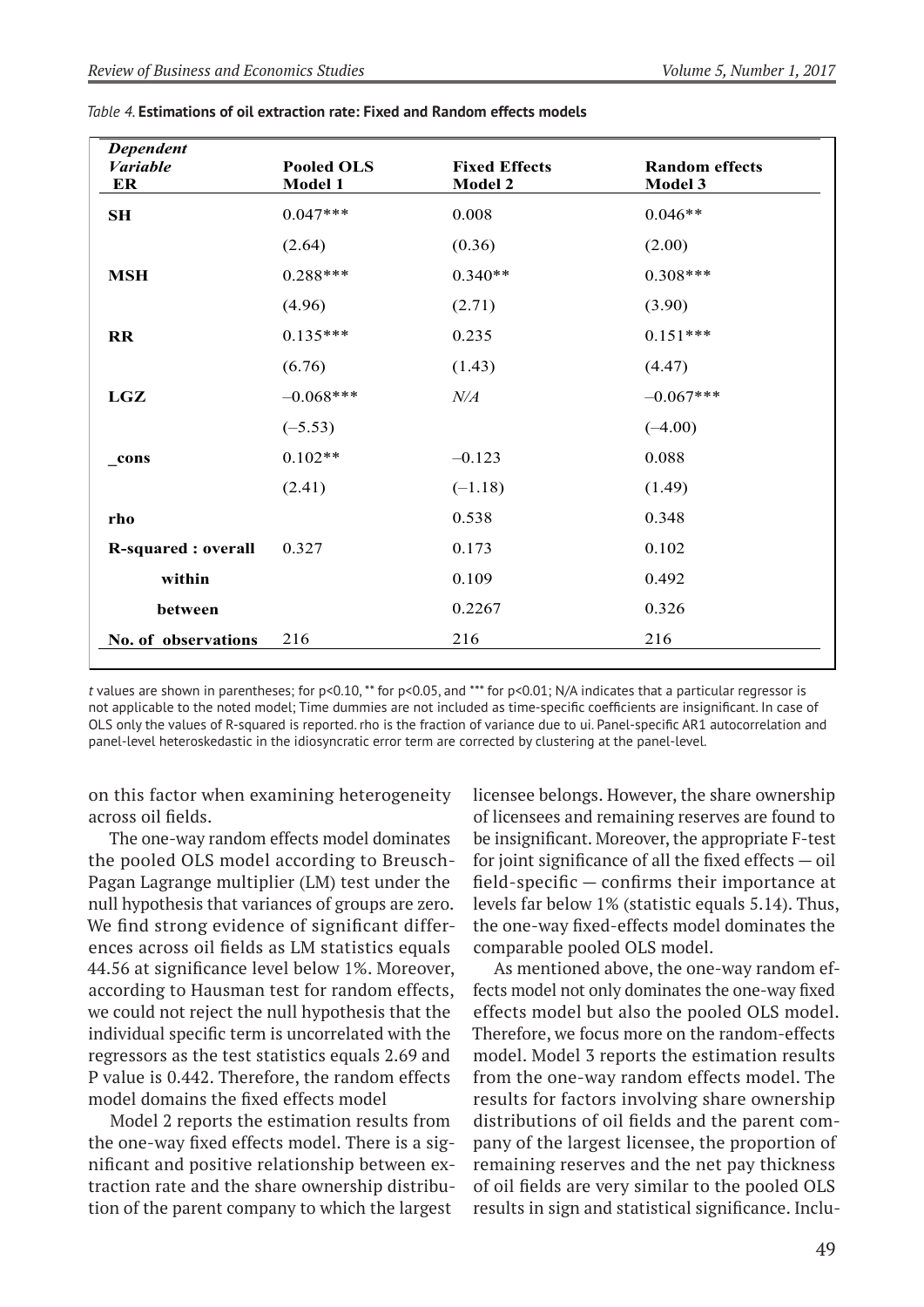| <b>Dependent FGLS</b><br><i>Variable</i> AR1 |               | <b>FGLS</b><br>AR1 | <b>FGLS</b><br>AR1 | <b>FGLS</b><br>AR1      | <b>PCSE</b><br>AR1       | <b>PCSE</b><br>AR1 | <b>PCSE</b><br>AR1                 | <b>PCSE</b><br>AR1       |
|----------------------------------------------|---------------|--------------------|--------------------|-------------------------|--------------------------|--------------------|------------------------------------|--------------------------|
| ER                                           | (1)           | (2)                | (3)                | (4)                     | (5)                      | (6)                | (7)                                | (8)                      |
|                                              |               |                    |                    |                         |                          |                    |                                    |                          |
| SН                                           | $0.024393***$ | $0.039632***$      | $0.020502**$       | $0.041799***0.03773$    |                          | $0.059652**$       | 0.028873                           | $0.056044**$             |
|                                              | (0.00688)     | (0.01096)          | (0.00938)          | (0.01132)               | (0.02837)                | (0.02346)          | (0.02651)                          | (0.02551)                |
| MSH                                          | $0.199431***$ | $0.085001***$      | $0.121079***$      |                         | $0.151949***0.338382***$ |                    | $0.214831***0.272279***0.150215**$ |                          |
|                                              | (0.02837)     | (0.02321)          | (0.02761)          | (0.00255)               | (0.08585)                | (0.08025)          | (0.0895)                           | (0.07507)                |
| $_{\rm RR}$                                  | $0.099261***$ | $0.156953***$      |                    |                         | 0.085605                 | $0.113648***$      |                                    |                          |
|                                              | (0.01321)     | (0.01587)          |                    |                         | (0.05573)                | (0.04359)          |                                    |                          |
| LGZ                                          | $-0.07576***$ |                    | $-0.09235***$      |                         | $-0.10038***$            |                    | $-0.10614***$                      |                          |
|                                              | (0.00813)     |                    | (0.00714)          |                         | (0.03276)                |                    | (0.02084)                          |                          |
| _cons                                        | $0.16696***$  | $-0.06826***$      | $0.29417***$       | $0.040656***0.231309**$ |                          | $-0.04443$         |                                    | $0.322227***0.051624***$ |
|                                              | (0.02756)     | (0.01193)          | (0.02193)          | (0.00674)               | (0.1244)                 | (0.03569)          | (0.05873)                          | (0.01755)                |
| R-squared                                    |               |                    |                    |                         | 0.4887                   | 0.4237             | 0.4620                             | 0.3602                   |
| N                                            | 216           | 271                | 216                | 276                     | 216                      | 271                | 216                                | 276                      |
|                                              |               |                    |                    |                         |                          |                    |                                    |                          |

*Table 5.* **Sensitivity analysis: alternative estimator FGLS and PCSE**

*Note: a)* robust standard errors are in parenthesis. b) \*, \*\*, \*\*\* denotes significance at the 10% level, 5% level, and 1% level respectively. c) Both panel-specific AR1 autocorrelation and panel-level heteroskedastic errors are corrected.

sion of these oil field-specific factors increases the coefficient of the share ownership distribution controlled by parent company to which the largest licensee of oil field belongs, from 0.288 to 0.308. Moreover, the coefficient of remaining reserves also increases from 0.135 to 0.151.

Overall, we find evidence that share ownership owned by the operator (i.e. the largest shareholder of the oil field is the operator) has a positive effect on oil extraction rate at 5% significant level. The largest shareholder from the operator's multinational company shows a strong relationship with the extraction rate of the oil field at 0.1% significant level. In particular, when the multinational firm's largest shareholder increases 1 per cent of ownership, extraction rate would increase by 0.3%. In addition, geological factor, pay thickness and remaining reserves are found to be strongly correlated with extraction rate.

### **5. Sensitivity Analysis**

Using OLS as the reference point, the robustness across these models has been evaluated in model 1 of Table 4. The results generated by OLS are consistent with our main results estimated by one-way random-effects model. This section thoroughly tests the robustness of the results across sample selection and model specification as well as different estimation methods.

Firstly, we test whether the results are driven by outliers by excluding various groups of oil fields from the sample. Two methods are used to detect outliers and influential points: the plots of leverage against residual squared and the partial regression plots. We found that field no.41 was a point of major concern. Then, we performed random effects estimation with the outlier and without it separately. Deleting field no.41 made little change in the coefficients. For instance, the most change is of coefficient for MSH and simply dropped from 0.28 to 0.25. Therefore, oil field no.41 did not affect the regression. Thus, there is no influential point which has a large effect on regression results to remove.

It is interesting to test for non-linearities by augmenting the regressions of Table 4 with quadratic and cubic terms of the share ownership distribution. The relationship between inequality of share ownership distribution and extraction rate could depend on an oil field's stage of development. We test for this by experimenting with different functional forms, such as including a squared and/or cubed term for inequality. We do not find any evidence for a significant quadratic or cubic relationship between changes in share ownership inequality and changes in extraction rate.

As a further robustness check, we enquire whether the estimation method matters. Equation (1) is re-estimated using Feasible General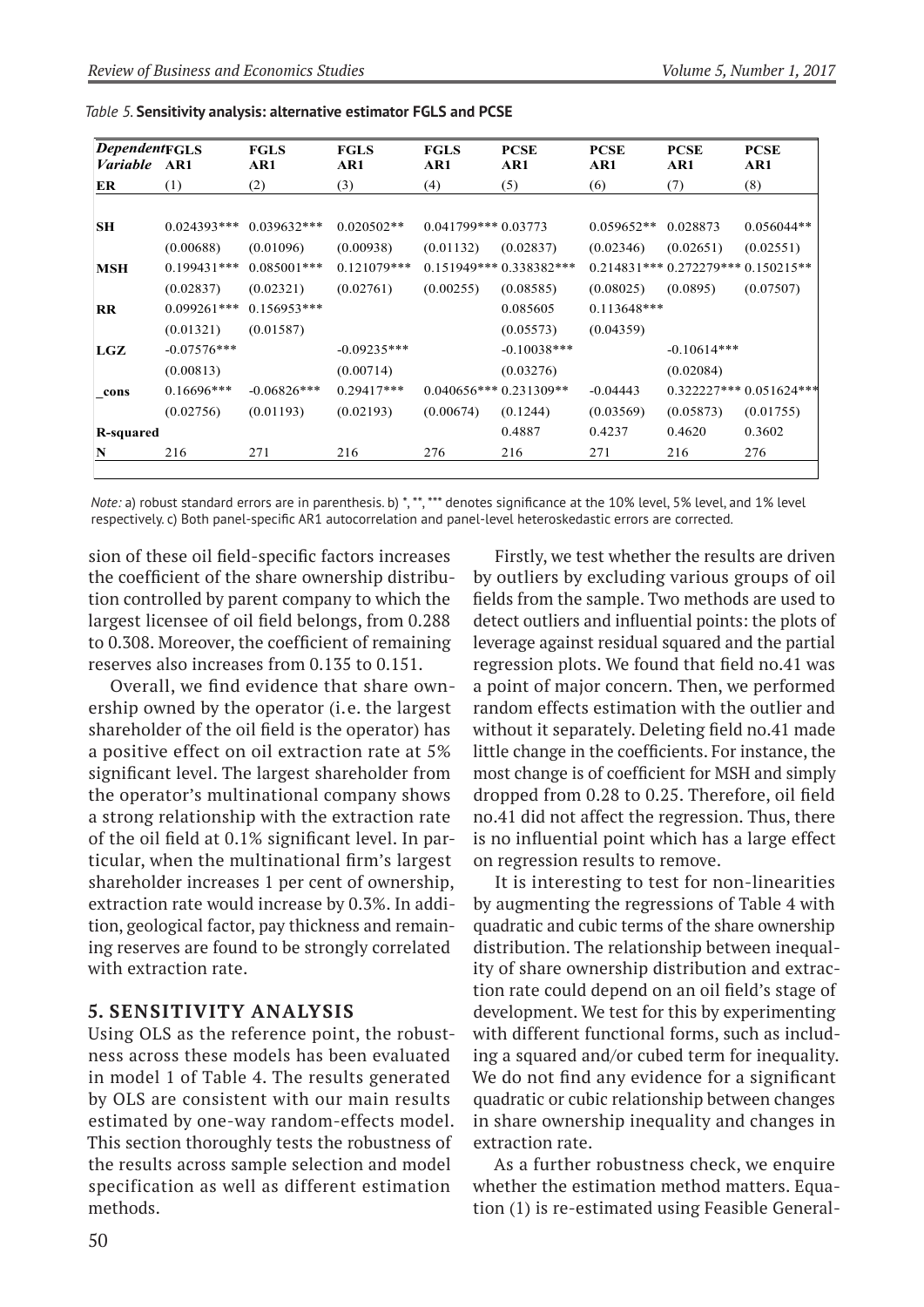ized Least Squares estimator (FGLS) and OLS with Panel-Corrected standard errors (PCSE). Both panel-specific AR1 autocorrelation and panel-level heteroskedastic errors are controlled. We estimate a set of regressions where the dependent variable (pollution emission) is regressed on the core variable (share ownership distribution) and all possible combinations of other control variables. The results are presented in Table 5 below.

In comparison with PCSE estimations, results using FGLS appear overconfident. This problem is explored by Beck and Katz (1995) who attribute this overconfidence to time-series cross-section data where the error process has a large number of parameters as the FGLS assume the error process is known but not estimated. This oversight causes estimates of the standard errors of the estimated coefficients to understate their true variability.

Summing up, for most regressions, the coefficients of share ownership distribution variables indicate high significance with positive sign regardless of FGLS estimator and PCSE estimator. The results are again qualitatively similar to those reported in column (3) of Tables 4 and 5.

# **6. Conclusions**

This chapter examines the influence of share ownership distribution on extraction rate differences between oil fields. Results based on data from an unbalanced panel set of 44 UKCS oil fields covering the period 1997–2001 show that there is positive relationship between the share ownership of the largest licensee and the largest shareholder of the largest licensee's multinational company and extraction rate. It suggests that an oil field with more right-skewed share ownership distribution tends to extract more oil after controlling for geological characteristics such as remaining reserves and pay thickness. In particular, when the multinational firm's largest shareholder increases 1 per cent of ownership, extraction rate increases by 0.3%.

Moreover, some limitations must be taken into consideration. For instance, the identity of the largest licensee and the largest shareholder possibly affects extraction decisions. Hence to have a better picture of how extraction rate is determined by share ownership, it would be worthwhile further examining the link between the identities of these decisive shareholders and level of extraction rate.

### **References**

- 1. Arrow, K. J. and Debreu, G. (1954). "Existence of an Equilibrium for a Competitive Economy." *Econometrica* 22(3): 265–290.
- 2. Arrow, K. J. (1962). "The Economic Implications of Learning by Doing." *The Review of Economic Studies* 29(3): 155–173.
- 3. Barnett, H.J. and Morse, C. (1963). Scarcity and Growth: The Economics of Natural resource Availability. Johns Hopkins University Press, for the future, Maltimore, MD.
- 4. Baron, D. (1979). "On the relationship between complete and incomplete financial market models." *International Economic Review* 20 (1), 105–117.
- 5. Baum, C. F. (2006). An introduction to modern econometrics using Stata. College Station, Tex., Stata Press.
- 6. Beck, N. and Katz, J.N. (1995). "What to do (and not to do) with Time-Series Cross-Section Data." *The American Political Science Review* 89(3): 634–647.
- 7. Benninga, S., and Muller, E. (1979). "Majority Choice and the Objective Function of the Firm under Uncertainty." *The Bell Journal of Economics* 10(2): 670–682.
- 8. Berck, P. (1995). Empirical consequences of the Hotelling principle. In: Bromley, D.W. (ed.), *The handbook of Environmental Economics*. Blackwell, Oxford.
- 9. Black, D. (1948). "On the rationale of group decision making." *Journal of Political Economy* 56(1): 23–34.
- 10. Cairns, R. (1981). "An application of depletion theory to a base metal: Canadian nickel." *The Canadian Journal of Economics / Revue canadienne d'Economique* 14(4): 635–48.
- 11. Congleton, R.D. (2002). The median voter model. Encyclopedia of Public Choice. No. Part 2. 2003–01–01. Page: 707–712.
- 12. Cramer, J. (1986). Econometric Applications of Maximum Likelihood Methods. New York: Cambridge University Press.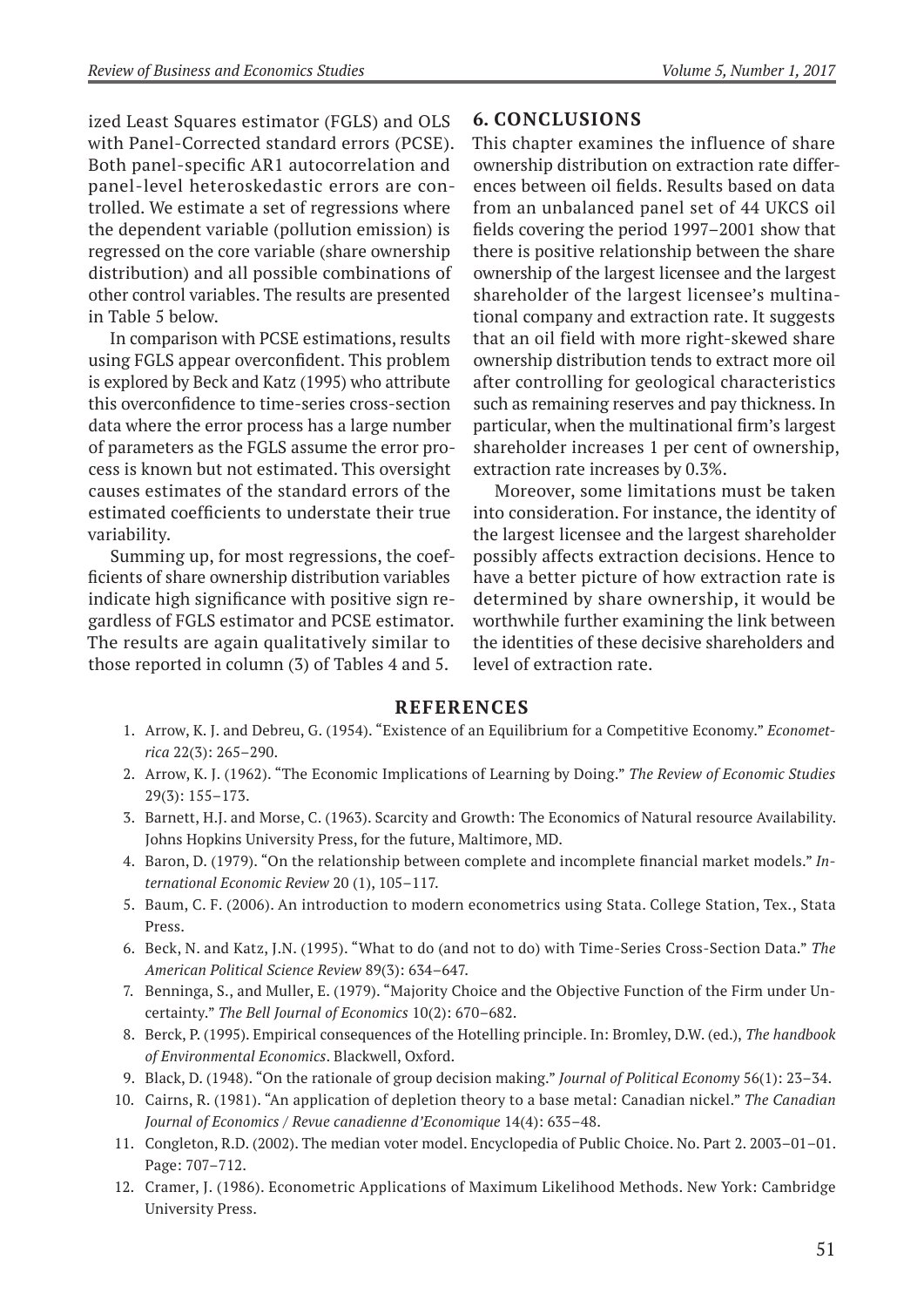- 13. Dasgupta, P.S., and Heal, G.M. (1979). Economic Theory and Exhaustible Resources. Cambridge: Cambridge University Press.
- 14. Demsetz, H. and Lehn, K. (1985). "The Structure of Corporate Ownership: Causes and Consequences." *Journal of Political Economy* 93(6): 1155–1177.
- 15. DeMarzo, P. (1993). "Majority voting and corporate control: the role of dominant shareholder." *Review of Economic Studies* 60(3), 713–734.
- 16. Demsetz H. and Villalonga B. (2001). "Ownership structure and corporate performance." *Journal of Corporate Finance* 7(3): 209–233.
- 17. Derwall, J., Guenster, N. et al. (2005). "The Eco-Efficiency Premium Puzzle." *Financial Analysts Journal* 61(2): 51–63.
- 18. Devarajan, S. and Fisher, A.C. (1982). "Exploration and Scarcity." *Journal of Political Economy* 90(6): 1279– 1290.
- 19. Ellis, G. and Halvorsen, R. (2002). "Estimation of Market Power in a Non-renewable Resource Industry." *Journal of Political Economy* 110(4): 883–899.
- 20. Epple, D. (1985). "The econometrics of exhaustible resource supply: a theory and an application." In: Energy, Foresight, and Strategy. Ed. T.J. Sargent (Baltimore: Resources for the Future.
- 21. Epple, D., and Hansen, L.P. (1981). "An econometric framework for modelling exhaustible resource supply." In: The Economics of Exploration for Energy Resources. Ed.J. Ramsey (Greenwich, CT: JAi Press).
- 22. Farrow, S. (1985). "Testing the Efficiency of Extraction from a Stock Resource." *Journal of Political Economy* 93(3): 452–487.
- 23. Favero, C. A. (1992). "Taxation and the Optimization of Oil Exploration and Production: the UK Continental Shelf." *Oxford Economic Papers* 44: 187–208.
- 24. Gaudet, G. R., Lasserre, P. et al. (1995). "Optimal Resource Royalties with Unknown and Temporally Independent Extraction Cost Structures." *International Economic Review* 36(3): 715–749.
- 25. Geraats, P.M., and Haller, H. (1998). "Shareholders 'choice'." *Journal of Economics* 68 (2), 111–135.
- 26. Gluyas J.G. and Hichens, H.M. (2003). United Kingdom Oil and Gas fields Commemorative and Millennium: volume No. 20.
- 27. Gujarati, D.N. and Porter, D.C. (2009). Basic econometrics. Boston: McGraw-Hill.
- 28. Haller, H. (1986). "Market power, objectives of the firm, and objectives of shareholders." *Journal of Institutional and Theoretical Economics* 142(4), 716–726.
- 29. Haller, H. (1988). "Competition in a Stock Market with Small Firms." *Journal of Economics* 48: 243–261.
- 30. Haller, H. (1991). "Corporate Production and Shareholder Cooperation under Uncertainty." *International Economic Review* 32(4): 823–842.
- 31. Halvorsen, R. and Smith, T.R. (1991). "A test of theory of exhaustible resources." *Quarterly Journal of Economics* 106(1), 123–140.
- 32. Heckman, J.J. (1979). "Sample selection bias as a specification error." *Econometrica* 47(1): 153–161.
- 33. Hotelling, H. (1931). "The economics of exhaustible resources." *Journal of Political Economy* 39, 137–75.
- 34. Hsiao, C., (1986) "Analysis of Panel Data." *Econometric Society monographs No. 11*. New York: Cambridge University Press.
- 35. Kellogg, R. (2011). "Learning by Drilling: Interfirm Learning and Relationship Persistence in the Texas Oilpatch." *The Quarterly Journal of Economics* 126: 1961–2004.
- 36. Kelsey, D., and F. Milne (1996). "The existence of equilibrium in incomplete markets and the objective of the firm." *Journal of Mathematical Economics* 25(2), 229–245.
- 37. Kelsey, D. and F. Milne (2006). "Externalities, monopoly and the objective function of the firm." *Economic Theory* 29(3): 565–589.
- 38. Kelsey, D. and F. Milne (2008). "Imperfect Competition and Corporate Governance." *Journal of Public Economic Theory* 10(6): 1115–1141.
- 39. Lasserre, P. (1985). "Discovery Costs as a Measure of Rent." *The Canadian Journal of Economics / Revue canadienne d'Economique* 18(3): 474–483.
- 40. Levhari, D. and N. Leviatan (1977). "Notes on Hotelling's 'Economics of exhaustible resources'." *The Canadian Journal of Economics / Revue canadienne d'Economique* 10, 177–92.